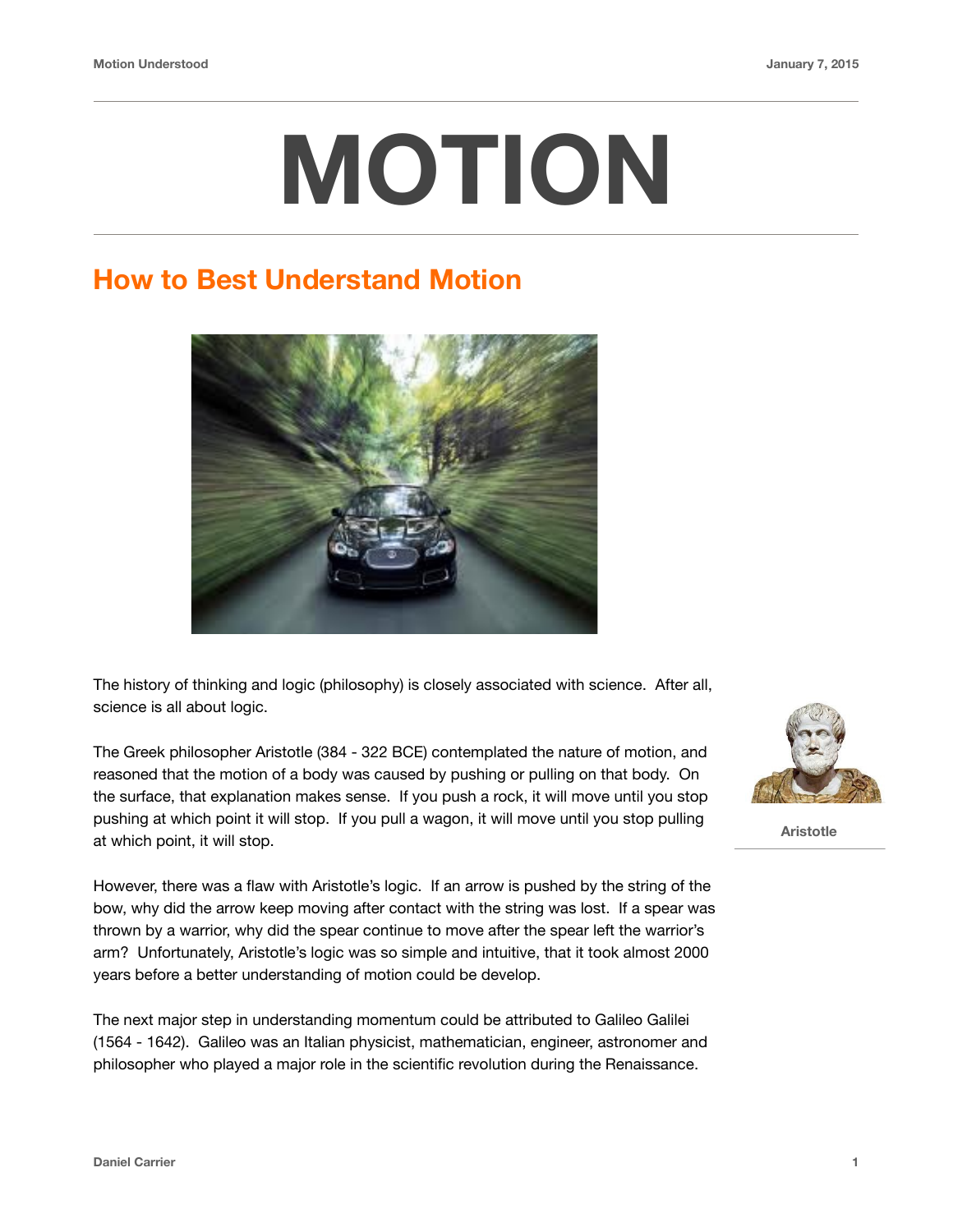Galileo conducted a thought experiment in which he considered the following. Suppose a ball is released in a bowl and allowed to roll down. As it does so, it will travel to the opposite side of the bowl to approximately the same height before it momentarily stopped and reversed direction. Note: If it were not due to friction, the ball would return to the same height.







Now, Galileo reasoned, What if the bowl was not symmetrical? In the scenario pictured below, the ball would travel a greater distance but would come to a momentary stop at approximately the same height before it reversed course.



In this case, the ball travelled a greater distance before coming to a stop. This was interesting, but Galileo went one step further. What if the ball rolled to a flat surface? Surely the ball would roll an infinite distance before coming to a stop.

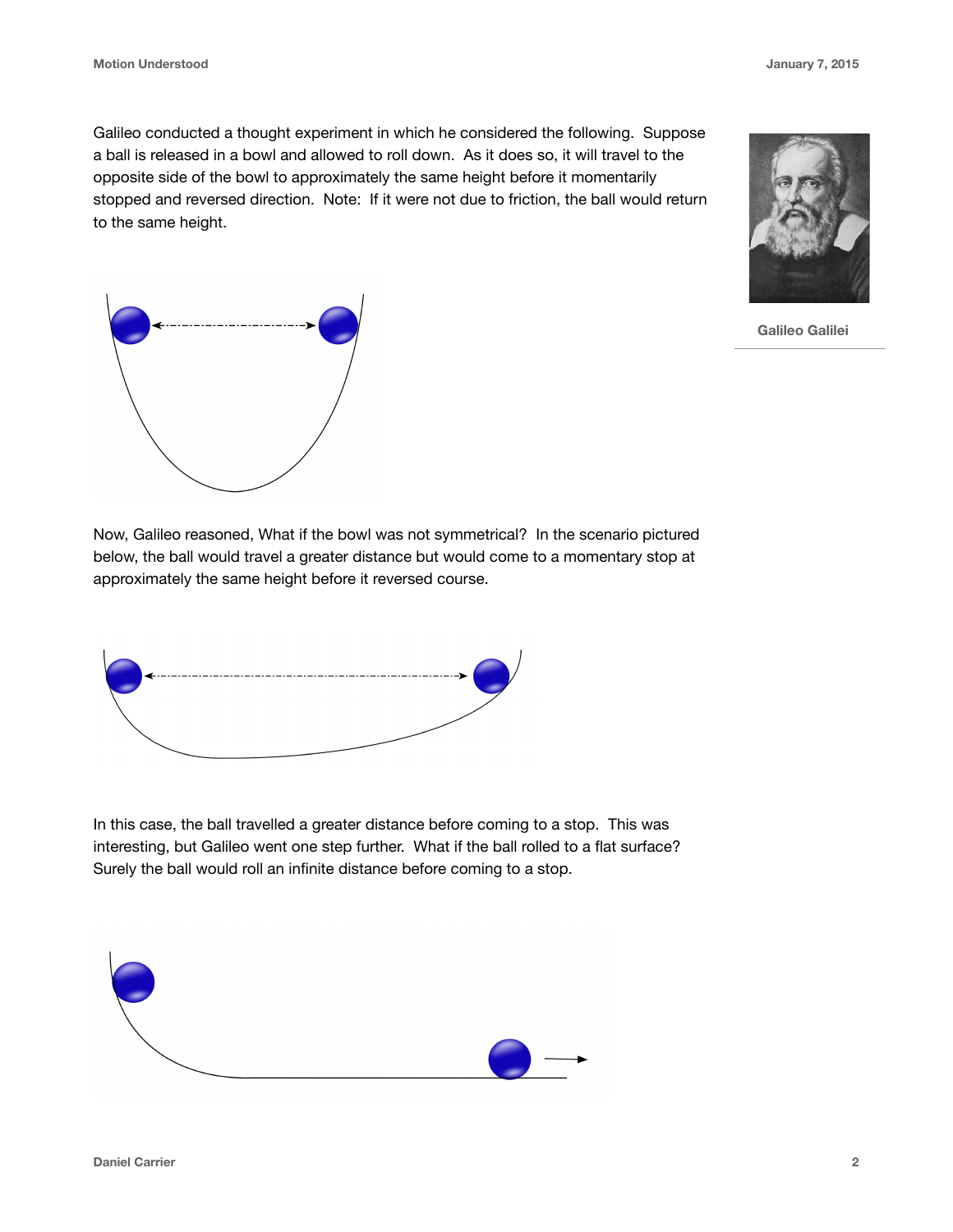As a result of this thought experiment, Galileo reasoned that motion is a natural state of nature. He qualitatively developed the law of inertia. An object at rest tends to remain at rest while a body in motion tends to remain in motion.

### **An object in motion tends to remain in motion. Motion is a natural state of nature.**

*GALILEO GALILEI*

The next leap in the understanding of motion was identified by Isaac Newton (1643 - 1727). Newton reasoned that the real question was not "Why to things move" but rather, "What causes motion to change". He expanded on Galileo's reasoning and determined that changes in motion were to be understood, not uniform motion because uniform motion is a natural state of nature.

Newton quantified motion by developing the concept of momentum. He defined momentum as the product of mass and velocity. (Note: velocity is a vector quantity and involved a directional component). In order to measure the change in motion, he considered the manner in which momentum changed over time. He observed that if the mass of the object was not altered when its motion changed, then the change in motion is due to the mass of the object times its change in velocity. It is worth noting at this point that a change in velocity is defined as acceleration (also a vector quantity). Therefore, the change in motion is caused as a result of mass times acceleration. He subsequently defined this unit as Force.

Mathematically, this is expressed as:

*F* !<br>!! = *ma*  $\rightarrow$ 

I have included the arrows over the symbols of force (F) and acceleration (a) to clearly denote that they are vector quantities and have a directional component.

This mathematical formula makes sense in that it predicts real world behaviour. It predicts that acceleration of a body is directly proportional to the force applied to that object. The more force is applied to an object, the greater is its acceleration. Also, acceleration is inversely proportional to the mass of the object. Given a certain force, a heavier object will have a lower acceleration than an lighter object.

At this point, it is important to realize that motion depends on an unbalanced force. We can have the force of gravity acting on our bodies, but the earth is matching that force pushing our bodies upward. Since the force is balanced in both directions, there is no





 **Isaac Newton**